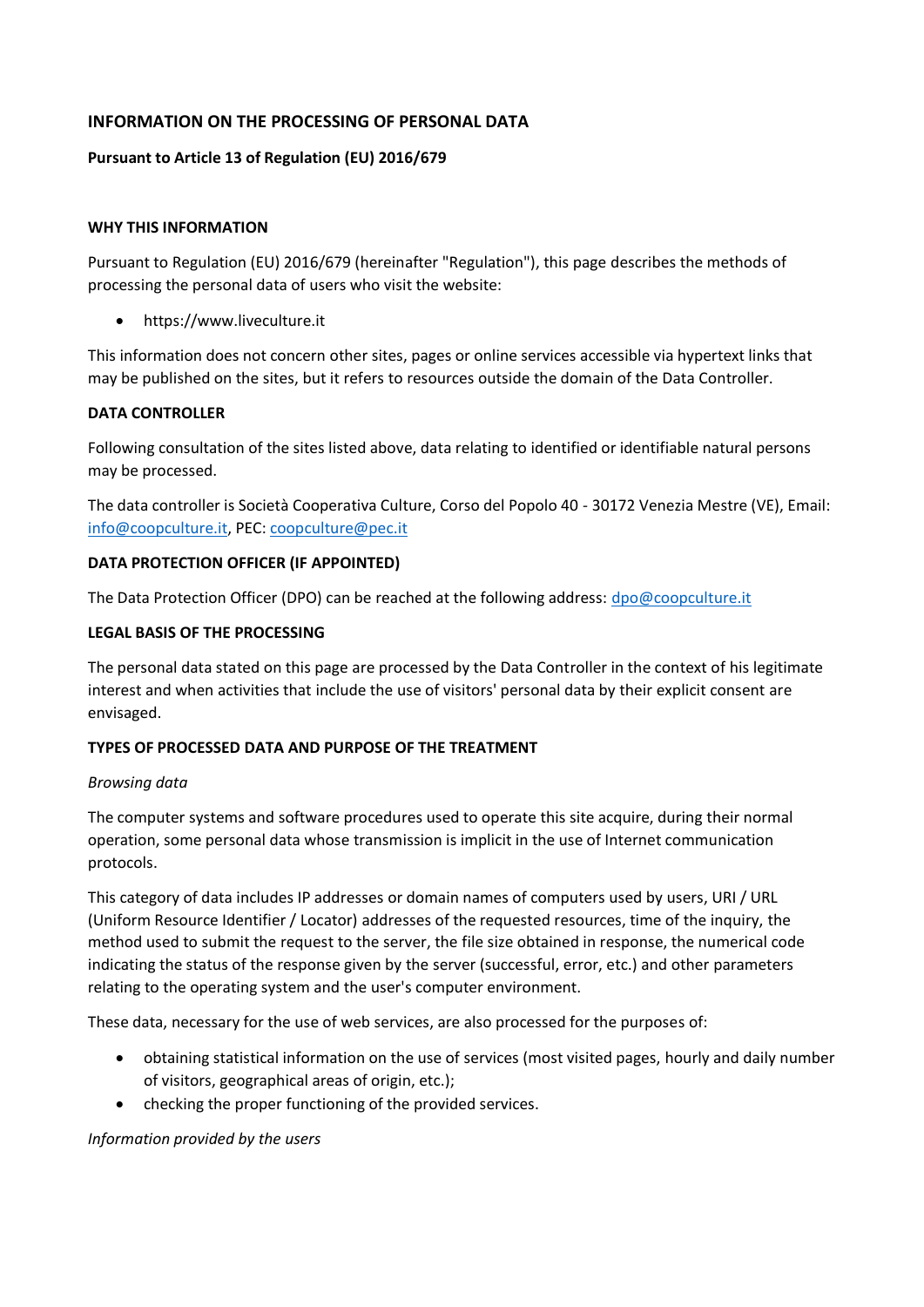The optional, explicit and voluntary sending of messages to the contact addresses of the Data Controller, as well as the compilation and forwarding of the forms on the site, involve the acquisition of the sender's contact details, necessary to reply, as well as all personal data included in communications.

Specific information will be published on the pages of the site set up for the delivery of specific services.

# *Cookies and other tracking systems*

Cookies are text strings set down on your computer and are commonly used on the Internet. There are various types of cookies with different functions, such as saving the items that have been added to your shopping cart or analyzing your browsing behavior in order to allow advertisers to show you ads which are relevant to you and your interests.

For more information on cookies, please visit [www.allaboutcookies.org.](http://www.allaboutcookies.org/)

# *Accept or decline cookies*

Most browsers accept cookies but, if you prefer, you can disable this function in the browser settings and we can collect data not through this method. If you wish to delete all cookies that are already present on your computer, to locate the file you should refer to the instructions of your software management file or to the directory which contains the cookies.

We use cookies to:

- Collect information which could help us to differentiate all visitors, to understand their browsing habits while surfing on our website and to improve their online experience.
- Compile website statistics, for example: the number of visitors and the pages they visit.
- Collect information that allows us to create customized advertising in order to make the website more relevant, according to your previous interactions.
- Remember information about you when you visit our site. Some cookies are essential to provide our services to visitors.

Here below, we have identified four categories of cookies which can be used on our website:

- **Strictly necessary Cookies**
- Performance Cookies
- Functional Cookies
- Identification Cookies

Some of our websites also include cookies from third parties, which are not the cookies set up by CoopCulture. In each of the four categories mentioned above, we have specified where third parties' cookies are used.

The following types of cookies can be used during your visit to our website:

# **Strictly necessary Cookies**

These cookies are essential in order to allow you to move around the website and use its features, for example to access protected areas of the site. Without these cookies, the services you request, such as getting a quotation or accessing your account, could not be provided to you. These cookies do not collect information about you for marketing activities or to record where you have surfed on the internet.

| l Cookie | Purpose of Cookie |
|----------|-------------------|
|          |                   |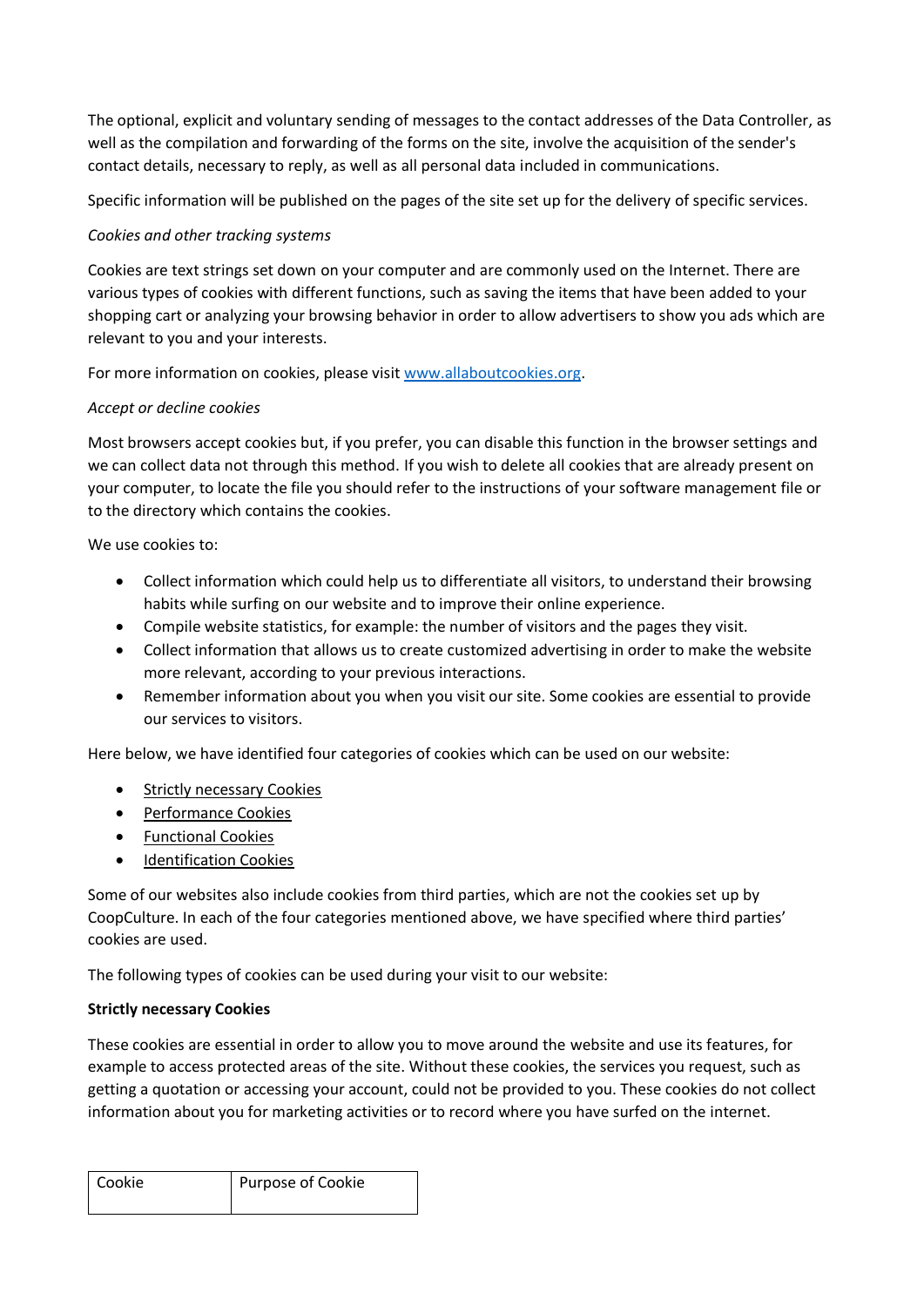| <b>JSESSIONID</b> | Automatically<br>generated by the<br>ColdFusion server, they<br>allow the information of<br>a session to be shared<br>on the server among all<br>ColdFusion and JSP<br>pages, thus removing<br>the need for a JSP<br>reference for CFID and<br><b>CFTOKEN cookies. Not</b><br>used or stored in any |
|-------------------|-----------------------------------------------------------------------------------------------------------------------------------------------------------------------------------------------------------------------------------------------------------------------------------------------------|
|                   | way within the site<br>code.                                                                                                                                                                                                                                                                        |
|                   |                                                                                                                                                                                                                                                                                                     |

These cookies will be reviewed and updated each three months.

## **Performance Cookies**

These cookies collect information on how users use a website, for example, which pages are visited most frequently and if they obtain error messages from web pages. They also allow us to record and count the number of visitors to the website, and to see how they use it in order to improve its functioning. These cookies do not collect information aimed at identifying the visitor, as all the information collected by these cookies is anonymous and is used only to improve the functioning of our site.

| Cookie   | Purpose of Cookie        |
|----------|--------------------------|
| utmb $/$ | Automatically            |
|          | generated by Google      |
| utmc $/$ | Analytics, as integral   |
|          | part of its data         |
| utmy $/$ | collection and reporting |
|          | system.                  |
| utmz     |                          |
|          |                          |

These cookies will be reviewed and updated each three months.

## **Functional Cookies**

These cookies are not used on this website.

## **Identification Cookies**

These cookies are not used on this website.

Information to delete or control cookies is available at support.google.com

Please note that if you disable cookies, the functionality of the website may be compromised preventing you from getting quotations or completing online purchases.